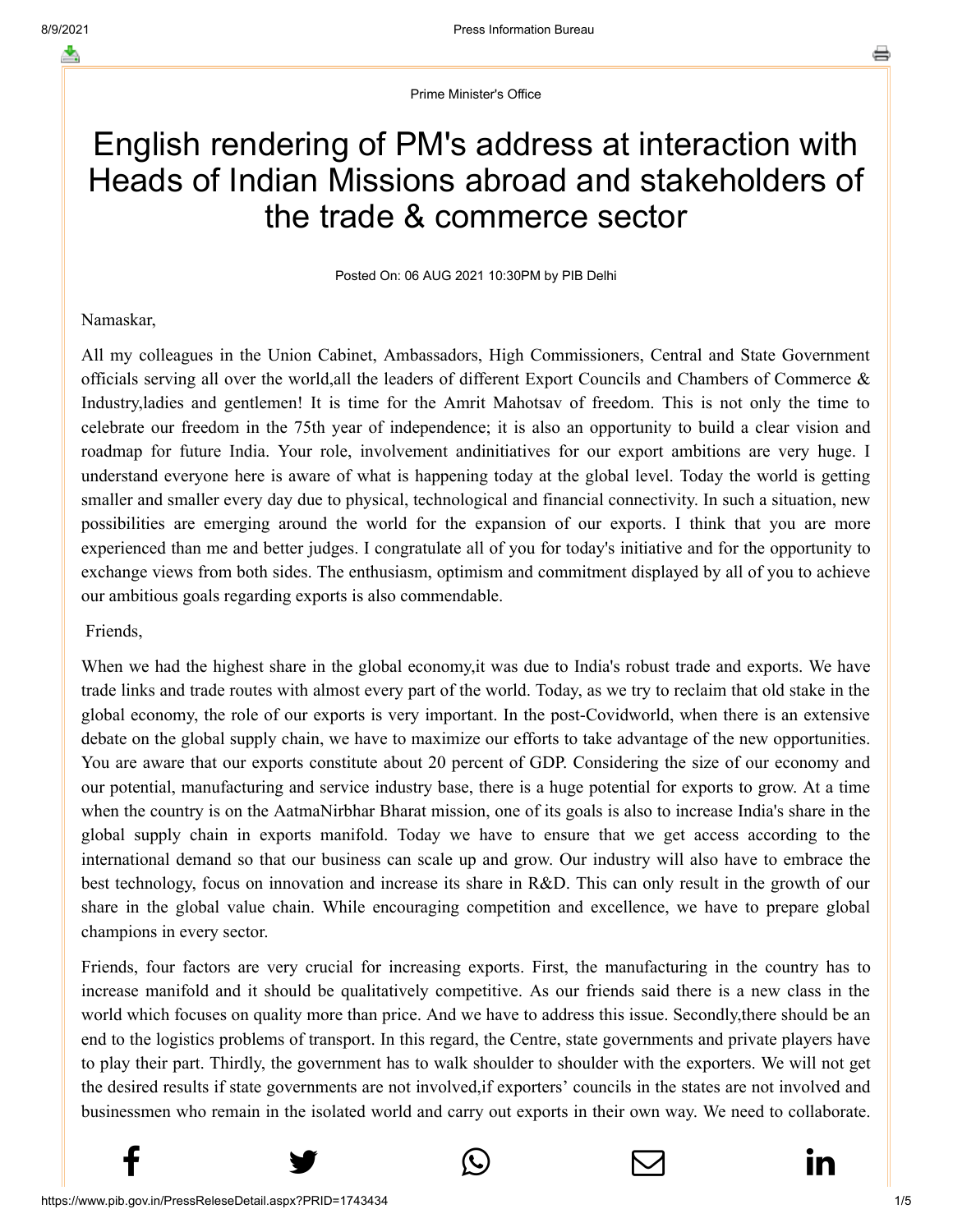#### 8/9/2021 Press Information Bureau

[And the fourth fact](http://www.facebook.com/share.php?u=https://pib.gov.in/PressReleasePage.aspx?PRID=1743434)[or, which is related to to](https://twitter.com/intent/tweet?url=https://pib.gov.in/PressReleasePage.aspx?PRID=1743434&text=English%20rendering%20of%20PM)[day's event, is the interna](https://api.whatsapp.com/send?text=https://pib.gov.in/PressReleasePage.aspx?PRID=1743434)[tional market for Indian](https://mail.google.com/mail/?view=cm&fs=1&tf=1&to=&su=English%20rendering%20of%20PM) [products. When all](https://www.linkedin.com/shareArticle?mini=true&url=https://pib.gov.in/PressReleasePage.aspx?PRID=1743434&title=English%20rendering%20of%20PM) these four factors are integrated, only then India's local will be global, only then will we be able to achieve the goal of Make in India for the world in a better way.

## Friends,

The governments both at the Centre and the states are trying to move ahead by understanding the needs of the business world. Under the AatmaNirbhar Bharat campaign, many relaxations have been given in compliances which have made it easier to run economic activities smoothly. The Emergency Credit Line Guarantee Scheme of Rs 3 lakh crore has provided relief to MSMEs and other affected sectors. Another Rs 1.5 lakh crore has been approved recently to encourage recovery and growth.

## Friends

The Production Linked Incentive Scheme will go a long way in increasing not only the scale of our manufacturing but also the level of global quality and efficiency. This will greatly facilitate the development of a new ecosystem of the Made in India. The country will get new global champions in manufacturing and exports. We are experiencing its impact in the mobile phone sector. Seven years ago, we used to import mobile phones worth about \$ 8 billion, which has come down to \$2 billion. Seven years ago, India used to export mobile phones worth only \$ 0.3 billion,now it has increased to more than 3 billion dollars.

## Friends,

The government's focus is also to resolve another problem related to manufacturing and exports. It has been and should remain the priority of both the central and state governments to cut down time and cost of logistics. In order to ensure this, we will have to move forward rapidly at every level whether it is policy decision or construction of infrastructure. Today we are moving rapidly towards multimodal connectivity.

## Friends,

Bangladesh has just shared itsexperience that goods have started moving through the railway route and there has been a sudden increase in (the volumes). Friends, the government is making continuous efforts to minimize the impact of the pandemic and to keep the virus infection under control. Vaccination is progressing at a fast pace in the country today. Every possible step has been taken to eliminate every problem of the countrymen and the industry. You are also experiencing the results of the efforts made in the past. Our industry and our businesses have also innovated during this period and molded themselves according to the new challenges. The industry also helped the country deal with the medical emergency and played a role in reviving growth. This is the reason that today along with drugs and pharmaceuticals, our exports have reached a new level in sectors like agriculture. Today we are witnessing positive signs not only in economic recovery but also about high growth. Many of the world's major economies are also showing signs of rapid recovery. Therefore, I think this is a better time to have bigger targets for exports and achieve them. The government is also taking necessary steps at every level in this regard. Recently, the government made a major decision regarding exporters. With this decision, our exporters will get a boost of about 88,000 crore rupees in the form of insurance cover. Similarly, rationalizing export incentives and making them WTO compliant will also boost our exports.

## Friends,

Our exporters doing business in different countries of the world know very well the impact of stability. The decision to get rid of retrospective taxation shows our commitment and consistency in policies. It sends a clear message to all investors that the decisive government of India is not only opening doors to new possibilities but [also has the will to](http://www.facebook.com/share.php?u=https://pib.gov.in/PressReleasePage.aspx?PRID=1743434) [fulfill its promises.](https://twitter.com/intent/tweet?url=https://pib.gov.in/PressReleasePage.aspx?PRID=1743434&text=English%20rendering%20of%20PM)

Friend  $f$ , and  $f$ , and  $f$  in  $f$  in  $f$  in  $f$  in  $f$  in  $f$  in  $f$  in  $f$  in  $f$  in  $f$  in  $f$  in  $f$  in  $f$  in  $f$  in  $f$  in  $f$  in  $f$  in  $f$  in  $f$  in  $f$  in  $f$  in  $f$  in  $f$  in  $f$  in  $f$  in  $f$  in  $f$  in  $f$  in

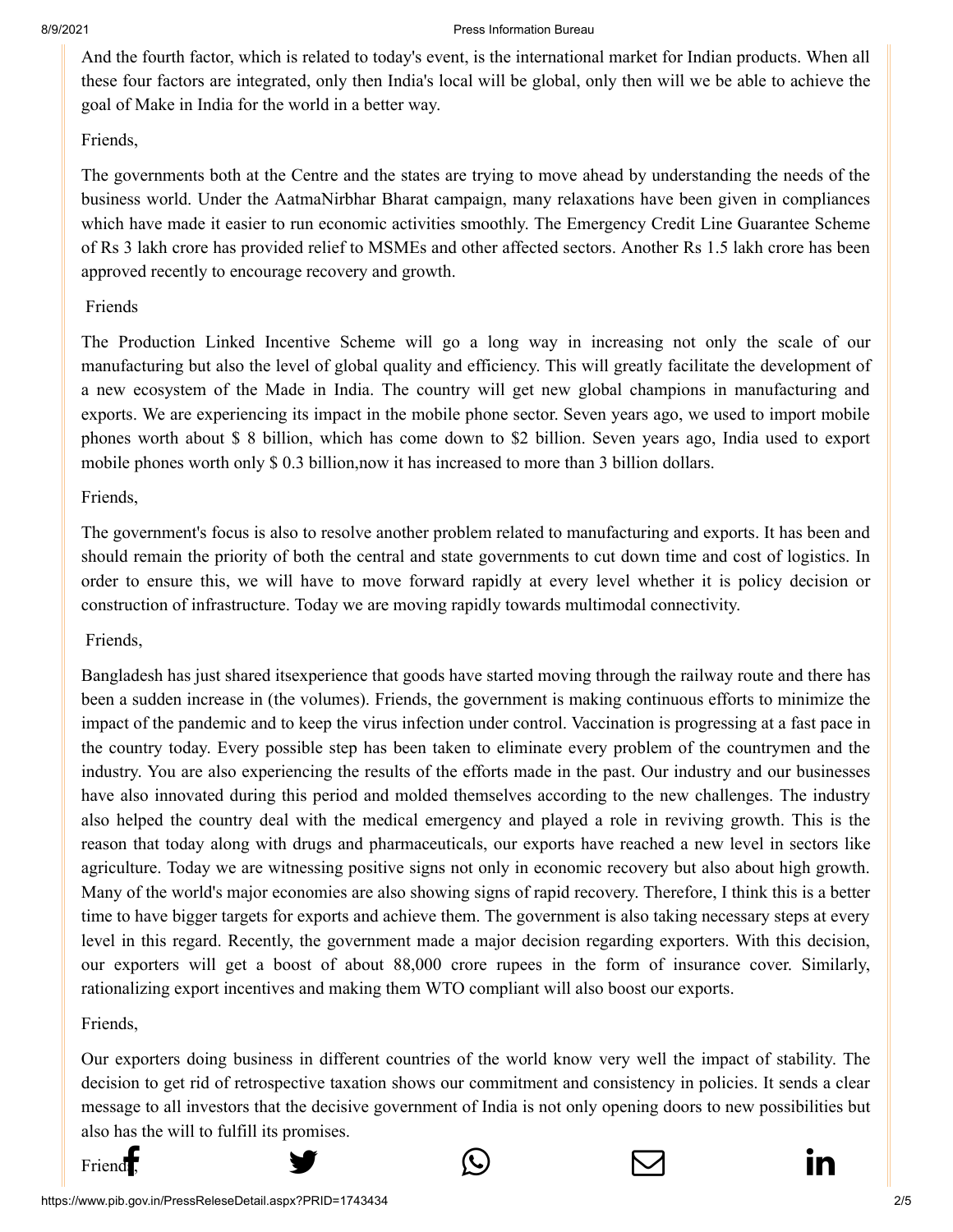#### 8/9/2021 Press Information Bureau

[Every state has hug](http://www.facebook.com/share.php?u=https://pib.gov.in/PressReleasePage.aspx?PRID=1743434)e [stakes in meeting our](https://twitter.com/intent/tweet?url=https://pib.gov.in/PressReleasePage.aspx?PRID=1743434&text=English%20rendering%20of%20PM) [export goals and carryin](https://api.whatsapp.com/send?text=https://pib.gov.in/PressReleasePage.aspx?PRID=1743434)[g out other reforms. The](https://mail.google.com/mail/?view=cm&fs=1&tf=1&to=&su=English%20rendering%20of%20PM) [role of the states is](https://www.linkedin.com/shareArticle?mini=true&url=https://pib.gov.in/PressReleasePage.aspx?PRID=1743434&title=English%20rendering%20of%20PM) very important, be it investment, ease of doing business or the last mile infrastructure. The central government is working closely with the states in minimizing the regulatory burden to give a boost to exports or investments. A healthy competition is being promoted so that export hubs are set up in the states. States are being encouraged to focus on one product in each district.

### Friends,

Our ambitious target regarding exports can be achieved only through a holistic and detailed action plan. Not only do we need to accelerate our existing exports, we also have to work to create new market destinations for new products. I would like to give you some suggestions. Our missions abroad can determine, for example, if we are exporting to three destinations in the world, can't we add five new destinations on the occasion of 75 years of independence? I think we can do it. Can our missions decide to add 75 new products in addition to the products already being exported to those countries? Similarly, the Indian Diaspora, which has become very proactive in the last seven years,has been supplementing your efforts. We can form groups of Diaspora in states and hold a virtual summit with the respective state on exports in this  $75<sup>th</sup>$  year of independence. For example, the Bihar government organizes a summit related to its exports. There should be participation of the Indian government, exporters from the state and the Diaspora of Bihar living in the respective country and we can deliberate the items which can be exported there. I think the Diaspora will be emotionally attached with this initiative and can help in marketing and branding of those products. This way our products can reach many places. Similarly, the state governments can prioritize five or ten such products which can be exported to 75 countries. The states can set this target. We can make proactive efforts to find new destinations in the world during the 75<sup>th</sup> year of independence by adopting new methods. There are several products which the world may not be aware of. For example, the cheaper LED bulb developed by India. At a time when countries across the world are concerned about global warming and stressing on energy saving, we can export our LED bulbs at affordable prices. It will also be an act of humanity and India will also have access to a huge market. There are several such products. I just gave you an example. At present, almost half of our exports are limited to only four major destinations. Similarly, about 60 percent of our exports are related to engineering goods, gems and jewellery, petroleum and chemical products and pharmaceuticals.I understand we need to introspect that such a huge country, a country with so much diversity, a country with unique products is not reaching out to the world. We need to remove those anomalies. We need to sit together and find ways. We have to change this situation together, find new destinations and also take our new products to the world. With the opening of sectors like mining, coal, defense andrailways, there are new opportunities for our entrepreneurs to boost exports. Can we devise futuristic strategies for these new sectors?

## Friends,

I would also make a request to our Ambassadors, colleagues from the Ministry of External Affairs present in this program today. In whichever country you are representing India you understand the needs and demands of that country very well. You also have a better idea from which region of India that demand can be fulfilled. In the last 7 years we have carried out a new experiment. When the people posted in the missions abroad come to India, they are sent to the states where they hold discussions with the state governments for about two-three days so that the respective state has the advantage of exploring exports to that particular country. This practice has been going on. All of you are like a very strong bridge for our exporters and the commerce industry. I would also like that India House present in different countries should also become representative of India's manufacturing power. If you keep alerting and guiding the people in India from time to time, then it will facilitate increasing exports. I will also ask the Ministry of Commerce to develop a system so that there is [constant contact be](http://www.facebook.com/share.php?u=https://pib.gov.in/PressReleasePage.aspx?PRID=1743434)[tween our exporters and](https://twitter.com/intent/tweet?url=https://pib.gov.in/PressReleasePage.aspx?PRID=1743434&text=English%20rendering%20of%20PM) [our missions. And I bel](https://api.whatsapp.com/send?text=https://pib.gov.in/PressReleasePage.aspx?PRID=1743434)[ieve that due to this virt](https://mail.google.com/mail/?view=cm&fs=1&tf=1&to=&su=English%20rendering%20of%20PM)[ual system, we can](https://www.linkedin.com/shareArticle?mini=true&url=https://pib.gov.in/PressReleasePage.aspx?PRID=1743434&title=English%20rendering%20of%20PM) f <del>y</del> ⊙ ⊙ in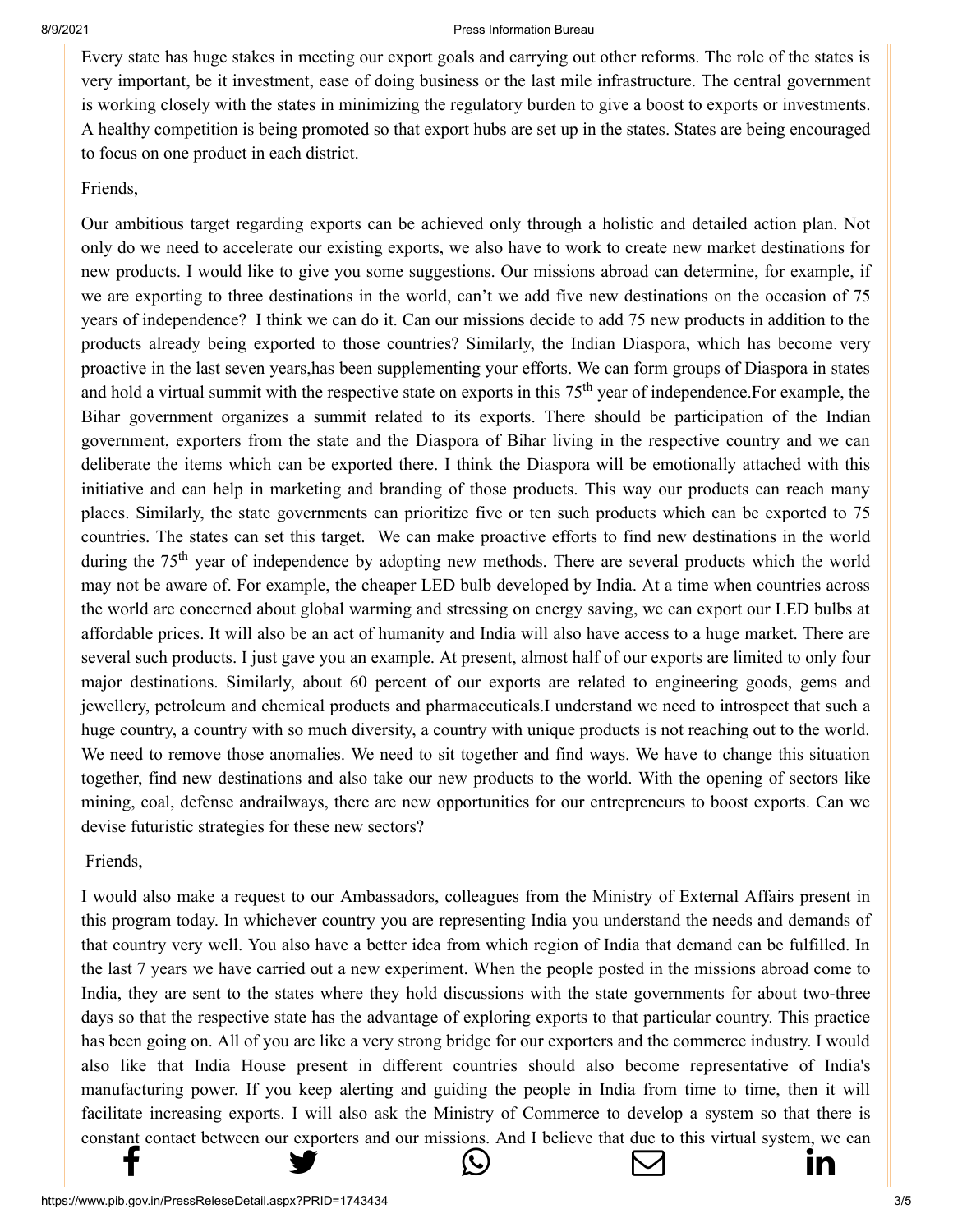#### 8/9/2021 Press Information Bureau

[do these things very](http://www.facebook.com/share.php?u=https://pib.gov.in/PressReleasePage.aspx?PRID=1743434) [easily. Earlier it was d](https://twitter.com/intent/tweet?url=https://pib.gov.in/PressReleasePage.aspx?PRID=1743434&text=English%20rendering%20of%20PM)[ifficult to travel and hol](https://api.whatsapp.com/send?text=https://pib.gov.in/PressReleasePage.aspx?PRID=1743434)[d meetings. But after C](https://mail.google.com/mail/?view=cm&fs=1&tf=1&to=&su=English%20rendering%20of%20PM)[orona, by and large](https://www.linkedin.com/shareArticle?mini=true&url=https://pib.gov.in/PressReleasePage.aspx?PRID=1743434&title=English%20rendering%20of%20PM) this virtual system is being accepted all over the world. I believe there should be greater use of this virtual system so that our efforts for a combined initiative with all parties and stakeholders will become more decisive.

## Friends,

We have to build a seamless and high quality supply chain within the country as well so as to derive maximum benefit to our economy from our exports. For this we need to forge a new relationship, a new partnership. I request all exporters to strengthen partnership with our MSMEs, farmers and fishermen and promote our startups. Our young generation can contribute so much to the world in the field of start-ups. Not many exporters would be familiar with this fact. If possible, the commerce ministry should take initiatives in this regard. There should be a joint workshop of our startups, exporters and investors so that they get to know each other's strengths,get introduced to the world market. Maybe we can do a lot. We should support them.As far as quality and efficiency is concerned, we have proven this to the world in terms of our medicines and vaccines. Another example of how we can improve quality by better use of technology is our honey sector. I am citing small examples because even small things can emerge as a powerhouse. Ensuring the quality of honey was essential to increase its recognition in the international market. We introduced a new technology-based test for honey. As a result, we exported honey worth about \$97 million last year. Can't we do new innovations like this in food processing, fruits or fisheries? There is an environment of holistic healthcare in the world today. There is an environment of Back to Basics. Yoga has made the world take note of India. In such a scenario, our organic agriculture products have a huge market potential in the world. How do we promote our organic products?

## Friends,

It is time for a new journey with new goals for Brand India. This is the time for us to establish a new identity of quality and reliability. We have to constantly try to add value to India's high value-added productsfor their exports in every nook and corner of the world. We need to constantly add value to our products so that there is a natural demand for them. We should try this. I also assure all the exporters and the industry that the government will support you in every way. Let us realize the resolve of AatmaNirbhar Bharat, a prosperous India together! I wish you all the very best. After a week, we will celebrate 15th August in our missions around the world and also in India. The Amrit Mahotsav of freedom will also begin formally. I want it to be inspiration for us. The 75<sup>th</sup> anniversary of independence is in itself a huge inspirational occasion for us to reach out to the world and leave an impact. The next 25 years are very valuable for us when the country will celebrate the centenary of independence in 2047.Let us move ahead with a roadmap from now on without losing a single moment. And I believe that we will fulfill and exceed this resolution after today's meeting. With this belief, I wish you all the very best. Thank you.

## **DISCLAIMER: This is the approximate translation of PM's speech. Original speech was delivered in Hindi.**

\*\*\*\*

DS/VK/AK

(Release ID: 1743434) Visitor Counter : 620

Read this release in: [Urdu](https://pib.gov.in/PressReleasePage.aspx?PRID=1743556) , [Marathi ,](https://pib.gov.in/PressReleasePage.aspx?PRID=1743528) [Hindi](https://pib.gov.in/PressReleasePage.aspx?PRID=1743435) , [Manipuri](https://pib.gov.in/PressReleasePage.aspx?PRID=1743786) , [Bengali ,](https://pib.gov.in/PressReleasePage.aspx?PRID=1743780) [Punjabi](https://pib.gov.in/PressReleasePage.aspx?PRID=1743696) , [Gujarati ,](https://pib.gov.in/PressReleasePage.aspx?PRID=1743456) [Odia ,](https://pib.gov.in/PressReleasePage.aspx?PRID=1743733) [Tamil ,](https://pib.gov.in/PressReleasePage.aspx?PRID=1743663) [Telugu ,](https://pib.gov.in/PressReleasePage.aspx?PRID=1743785) [Kannada ,](https://pib.gov.in/PressReleasePage.aspx?PRID=1743909) [Malayalam](https://pib.gov.in/PressReleasePage.aspx?PRID=1743692)

 $f \qquad \qquad \bullet \qquad \circ \qquad \qquad \Box \qquad \qquad \text{in}$